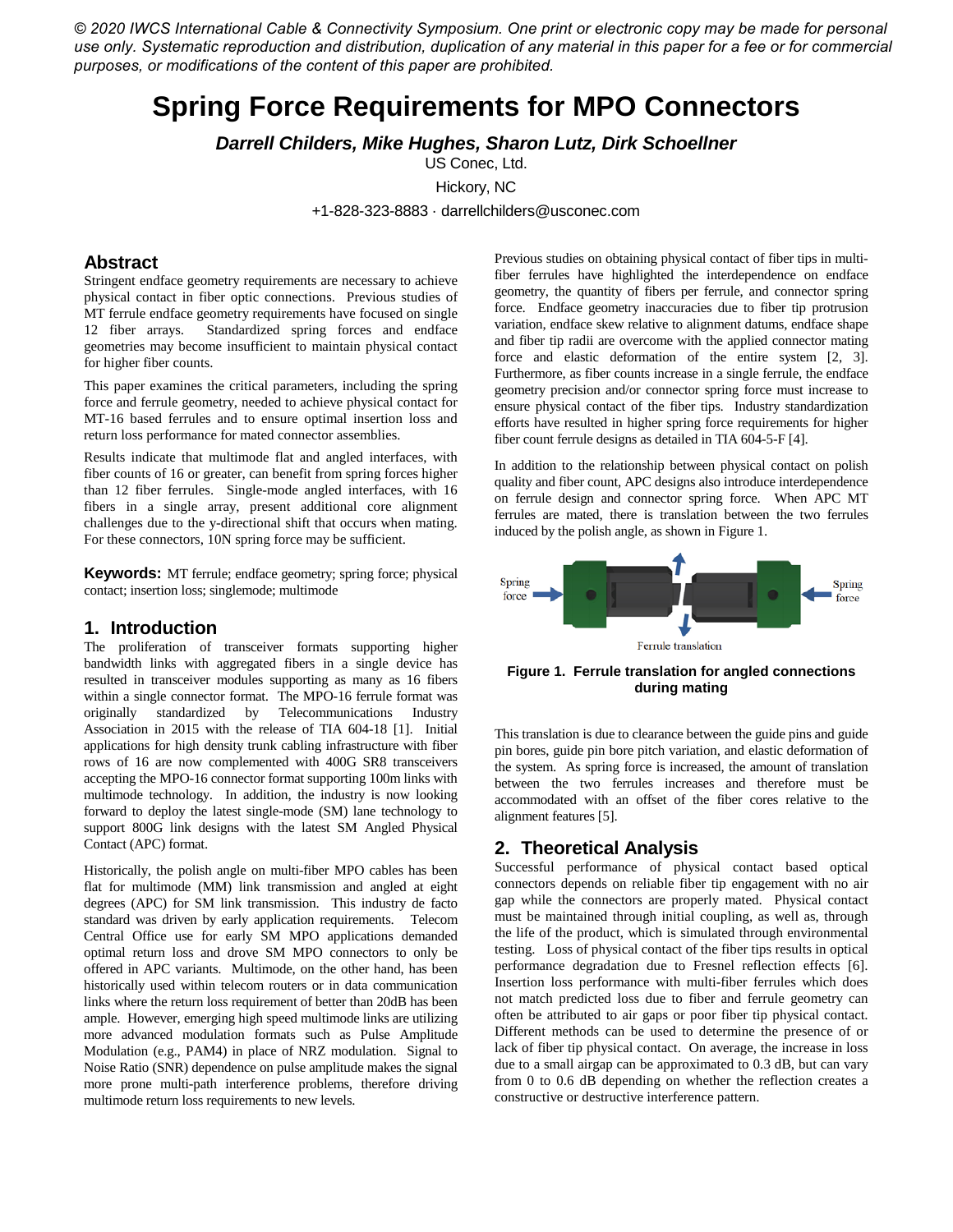A common method to verify high insertion loss due to Fresnel reflections is to measure return loss. The return loss due to a Fresnel reflection on a flat polished fiber tip will be <15dB [6]. For flat polished ferrules with acceptable physical contact, the return loss will be >25dB, resulting in a simple measurement method to analyze for the presence of an air gap.

Similarly, a method used to validate physical contact consists of measuring the insertion loss taken at two wavelengths. For example, the single-mode insertion loss ratio due to fiber core lateral offset between 1310 nm and 1550 nm calculated as a result of differences in mode field diameter is approximately 0.78 [6]. As a result, insertion loss data due to only fiber core lateral offset, with known physical contact of the fiber tips, will fall on a line with a slope of 0.78. Data points far from this line can be an indicator of air gaps between the fibers, angular offset between the two mated fibers or mode field diameter mismatch between the two mated fibers.

## **3. Empirical Results**

Endface geometry requirements and optical performance for traditional MT ferrules with 12 fiber arrays have been analyzed for over 20 years. While the requirements for 12 fiber arrays are well understood, the emergence of new ferrule fiber counts necessitates additional analysis to comprehend the impact of increased fiber counts on these requirements. It is important to choose a spring force that supports reliable connections and reasonable endface geometry limits. During these experiments, the following variants were tested for analysis:

- 16 fiber MM PC with 10N spring force
- 16 fiber MM PC with 20N spring force
- 16 fiber MM APC with 20N spring force
- 16 fiber SM PC with 10N spring force
- 16 fiber SM PC with 20N spring force
- 16 fiber SM APC with 10N spring force

#### **3.1 Multimode Flat Physical Contact**

The initial study began with 16 fiber multimode (MM) flat polished MT ferrules. For this testing, due to the flat polished endface, yoffset is not a factor, so the focus was strictly on achieving physical contact of the fiber tips. A total of ten MPO jumper samples were terminated and polished using conventional MT ferrule processes for each 10N and 20N spring forces, and endface geometry measurements were performed. Using 10N and 20N spring forces with the same ferrule lot, polishing regimen and requirements, insertion loss and return loss measurements were taken. In Figure 2 and Figure 3, 10N and 20N results are shown, respectively.





**Figure 2. 16 fiber MM PC results with 10N spring force for both insertion loss and return loss at 850nm**



**Figure 3. 16 fiber MM PC results with 20N spring force for both insertion loss and return loss at 850nm**

The 10N samples consistently showed higher insertion losses on end channels consistent with Fresnel effects as indicated above, indicating potential lack of physical contact. Return loss measurements confirmed that the 10N spring force was not sufficient to overcome endface geometry and maintain physical contact. Endface geometry measurements, as shown in Table 1, confirm that both 10N and 20N samples had similar endface geometry, demonstrating that similar geometries require higher spring forces to produce reliable physical contact.

**Table 1. Endface geometry data for 16 fiber MM PC**

|       | <b>Spring</b><br>force | Ferrule<br>X angle<br>(°) | Ferrule<br>Y angle<br>(°) | <b>Minus</b><br>coplanarity<br>(nm) | <b>Fiber</b><br>height<br>(nm) | <b>Fiber</b><br>height<br>9<br>(nm) | Fiber<br>height<br>16<br>(nm) |  |
|-------|------------------------|---------------------------|---------------------------|-------------------------------------|--------------------------------|-------------------------------------|-------------------------------|--|
| Avg   | 10N                    | 0.01                      | 0.09                      | 206                                 | 1794                           | 1988                                | 1673                          |  |
| Stdev |                        | 0.04                      | 0.02                      | 30                                  | 111                            | 124                                 | 103                           |  |
| Avg   |                        | 0.04                      | 0.09                      | 206                                 | 1812                           | 2010                                | 1689                          |  |
| Stdev | 20N                    | 0.05                      | 0.03                      | 23                                  | 140                            | 94                                  | 95                            |  |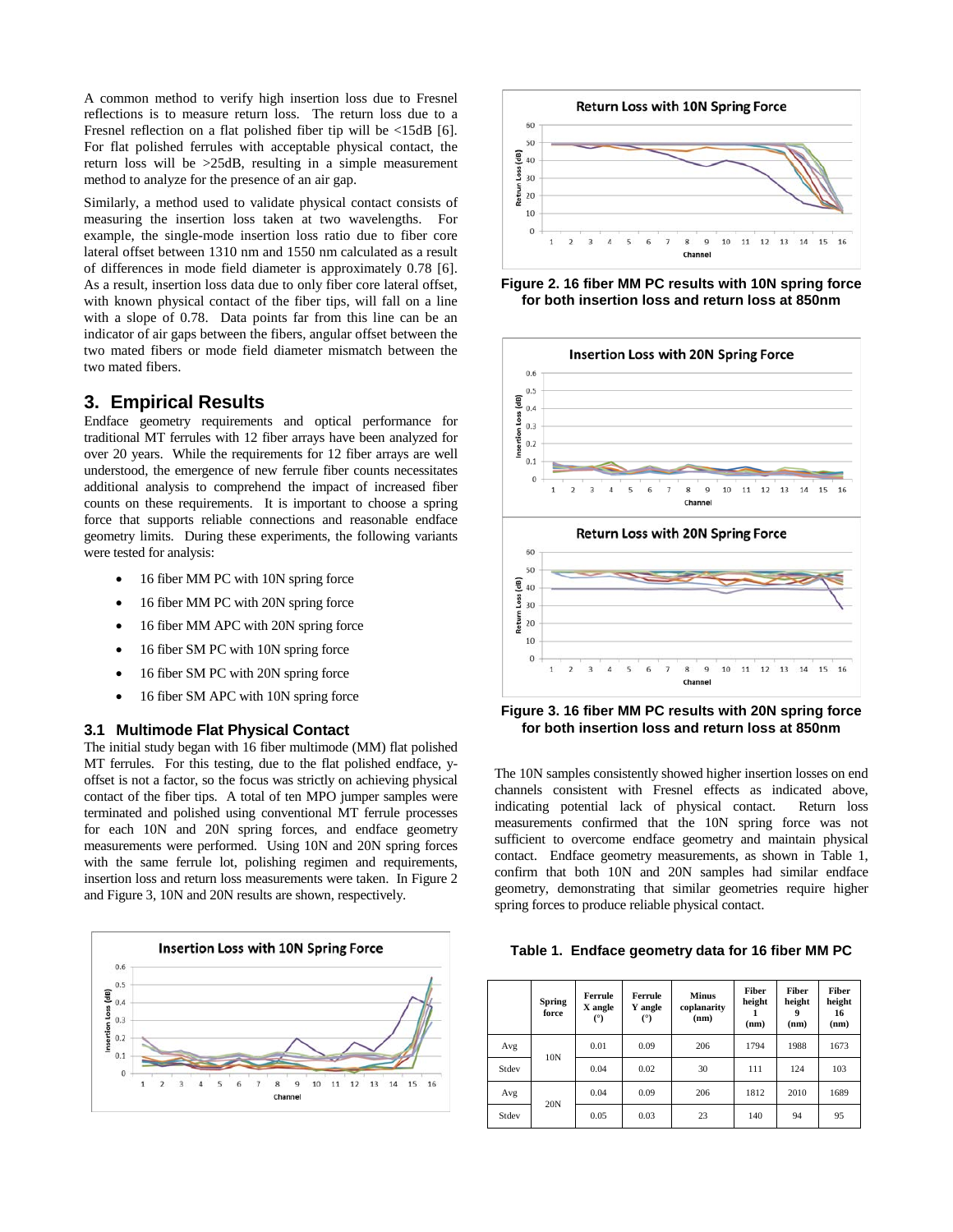#### **3.2 Multimode Angled Physical Contact for Improved Return Loss Applications**

For 16 fiber multimode angled physical contact (APC) MT ferrules, the ferrule fiber bore position must be shifted to compensate for the y-offset translation that occurs in the mating process as discussed and shown in Figure 1 above.

This y-offset position is based on the guide bore diameter, guide pin diameter, guide pin pitch relationship, and the deformation constant of the MT ferrule material. Since the amount of elastic deformation will be different for multiple spring forces, the y-offset must be adjusted for the particular spring force tested.

Based on the results from the multimode PC experiment, 20 mated pairs of 16 fiber multimode APC MT ferrule samples with 20N spring force MPO connectors were terminated and exposed to the following environmental test regimen:

- Low temperature: -10°C for 96 hours
- Thermal Aging:  $60^{\circ}$ C for 96 hours
- Humidity Aging:  $40 \pm 2^{\circ}$ C at 90-95% RH for 96 hours

Table 2 summarizes the results from the 16 fiber multimode APC testing.

**Table 2. Environmental results for 16 fiber MM APC with 20N spring force**

| <b>SPECIFICATION</b> | <b>PERFORMANCE</b>                  | 850nm | 1310nm |  |
|----------------------|-------------------------------------|-------|--------|--|
|                      |                                     | (dB)  | (dB)   |  |
|                      | $IL_{\text{Max}}$                   | 0.17  | 0.33   |  |
| New Product Test     | IL $_{Avg}$                         | 0.06  | 0.15   |  |
|                      | $RL_{Avg}$                          | $-50$ | $-54$  |  |
|                      | Delta to Initial IL $_{\text{Max}}$ | 0.13  | 0.19   |  |
|                      | Delta to Initial IL Avg             | 0.02  | 0.03   |  |
| Post Chamber         | $IL_{\text{Max}}$                   | 0.12  | 0.25   |  |
|                      | IL $_{Avg}$                         | 0.05  | 0.11   |  |
|                      | $RL$ $_{Avg}$                       | $-50$ | $-53$  |  |

Results indicate excellent stability and performance throughout the environmental test regimen for both insertion loss and return loss performance without highly restricting endface geometry, as shown in Table 3.

**Table 3. Endface geometry for 16 fiber MM APC**

|       | Ferrule<br>X angle<br>(°) | Ferrule<br>Y angle<br>(°) | <b>Minus</b><br>coplanarity<br>(nm) | Fiber<br>height<br>(nm) | Fiber<br>height<br>(nm) | Fiber<br>height<br>(nm) | Fiber<br>height<br>16<br>(nm) |  |
|-------|---------------------------|---------------------------|-------------------------------------|-------------------------|-------------------------|-------------------------|-------------------------------|--|
| Avg   | 0.02                      | 8.08                      | 199                                 | 1760                    | 1992                    | 1988                    | 1680                          |  |
| Stdev | 0.05                      | 0.08                      | 33                                  | 184                     | 121                     | 120                     | 151                           |  |

#### **3.3 Singlemode Flat Physical Contact**

As with the multimode testing, flat PC connections were tested on SM to understand if the physical contact behaviors for SM are

similar to multimode. Single mode polished fibers have a simplified, spherical fiber tip shape when compared to MM which can result in physical contact at lower forces. Incremental spring force was carefully applied to the flat polished 16 fiber ferrules. The flat polished fiber tips provide a clear indication of physical contact when measuring return loss. Measurements were made on three mated pairs at spring forces of 4N to 10N in 1N increments to determine when physical contact was achieved. Return loss of greater than 25dB was used as a safe indication of reliable physical contact. In Table 4, the results of measurements are shown, where white cells represent contact and gray cells represent lack of contact.

For these mated pairs, the data indicates that stable physical contact is achieved at 10N spring force including the end channels where protrusion levels are typically lower. 9.8N +/- 2N is the standardized spring force used for traditional 12 fiber, single row MPO connectors [4] and a candidate for the single-mode MPO-16 format.

As with the previous experiments, endface geometry measurements were acquired on each connector in the mated pairs; results are shown in Table 5.

| Mated          | Spring | Channel      |              |   |   |   |   |                |   |   |  |  |  |                      |  |
|----------------|--------|--------------|--------------|---|---|---|---|----------------|---|---|--|--|--|----------------------|--|
| Pair           | Force  | $\mathbf{1}$ | $\mathbf{2}$ | 3 | 4 | 5 | 6 | $\overline{7}$ | 8 | 9 |  |  |  | 10 11 12 13 14 15 16 |  |
|                | 4N     |              |              |   |   |   |   |                |   |   |  |  |  |                      |  |
|                | 5N     |              |              |   |   |   |   |                |   |   |  |  |  |                      |  |
|                | 6N     |              |              |   |   |   |   |                |   |   |  |  |  |                      |  |
| 1              | 7N     |              |              |   |   |   |   |                |   |   |  |  |  |                      |  |
|                | 8N     |              |              |   |   |   |   |                |   |   |  |  |  |                      |  |
|                | 9N     |              |              |   |   |   |   |                |   |   |  |  |  |                      |  |
|                | 10N    |              |              |   |   |   |   |                |   |   |  |  |  |                      |  |
|                | 4N     |              |              |   |   |   |   |                |   |   |  |  |  |                      |  |
|                | 5N     |              |              |   |   |   |   |                |   |   |  |  |  |                      |  |
|                | 6N     |              |              |   |   |   |   |                |   |   |  |  |  |                      |  |
| $\overline{2}$ | 7N     |              |              |   |   |   |   |                |   |   |  |  |  |                      |  |
|                | 8N     |              |              |   |   |   |   |                |   |   |  |  |  |                      |  |
|                | 9N     |              |              |   |   |   |   |                |   |   |  |  |  |                      |  |
|                | 10N    |              |              |   |   |   |   |                |   |   |  |  |  |                      |  |
|                | 4N     |              |              |   |   |   |   |                |   |   |  |  |  |                      |  |
|                | 5N     |              |              |   |   |   |   |                |   |   |  |  |  |                      |  |
|                | 6N     |              |              |   |   |   |   |                |   |   |  |  |  |                      |  |
| 3              | 7N     |              |              |   |   |   |   |                |   |   |  |  |  |                      |  |
|                | 8N     |              |              |   |   |   |   |                |   |   |  |  |  |                      |  |
|                | 9N     |              |              |   |   |   |   |                |   |   |  |  |  |                      |  |
|                | 10N    |              |              |   |   |   |   |                |   |   |  |  |  |                      |  |

**Table 4. Physical contact for 16 fiber SM PC, where channels exhibiting non-contact are indicated in gray**

**Table 5. Endface geometry for 16 fiber SM PC**

| <b>Serial</b><br>number | Ferrule<br>X angle<br>(°) | Ferrule<br>Y angle<br>(°) | <b>Minus</b><br>coplanarity<br>(nm) | Fiber<br>height<br>$1$ (nm) | Fiber<br>height<br>$9$ (nm) | Fiber<br>height<br>16<br>(nm) |  |
|-------------------------|---------------------------|---------------------------|-------------------------------------|-----------------------------|-----------------------------|-------------------------------|--|
| 1a                      | $-0.10$                   | 0.00                      | 159                                 | 2142                        | 2420                        | 2160                          |  |
| 1 <sub>b</sub>          | $-0.06$                   | 0.02                      | 216                                 | 2136                        | 2464                        | 2117                          |  |
| 2a                      | $-0.10$                   | 0.03                      | 243                                 | 2162                        | 2512                        | 2111                          |  |
| 2 <sub>b</sub>          | $-0.09$                   | 0.00                      | 245                                 | 2279                        | 2596                        | 2185                          |  |
| 3a                      | $-0.01$                   | 0.01                      | 224                                 | 2218                        | 2596                        | 2245                          |  |
| 3 <sub>b</sub>          | $-0.01$                   | $-0.01$                   | 194                                 | 2169                        | 2504                        | 2197                          |  |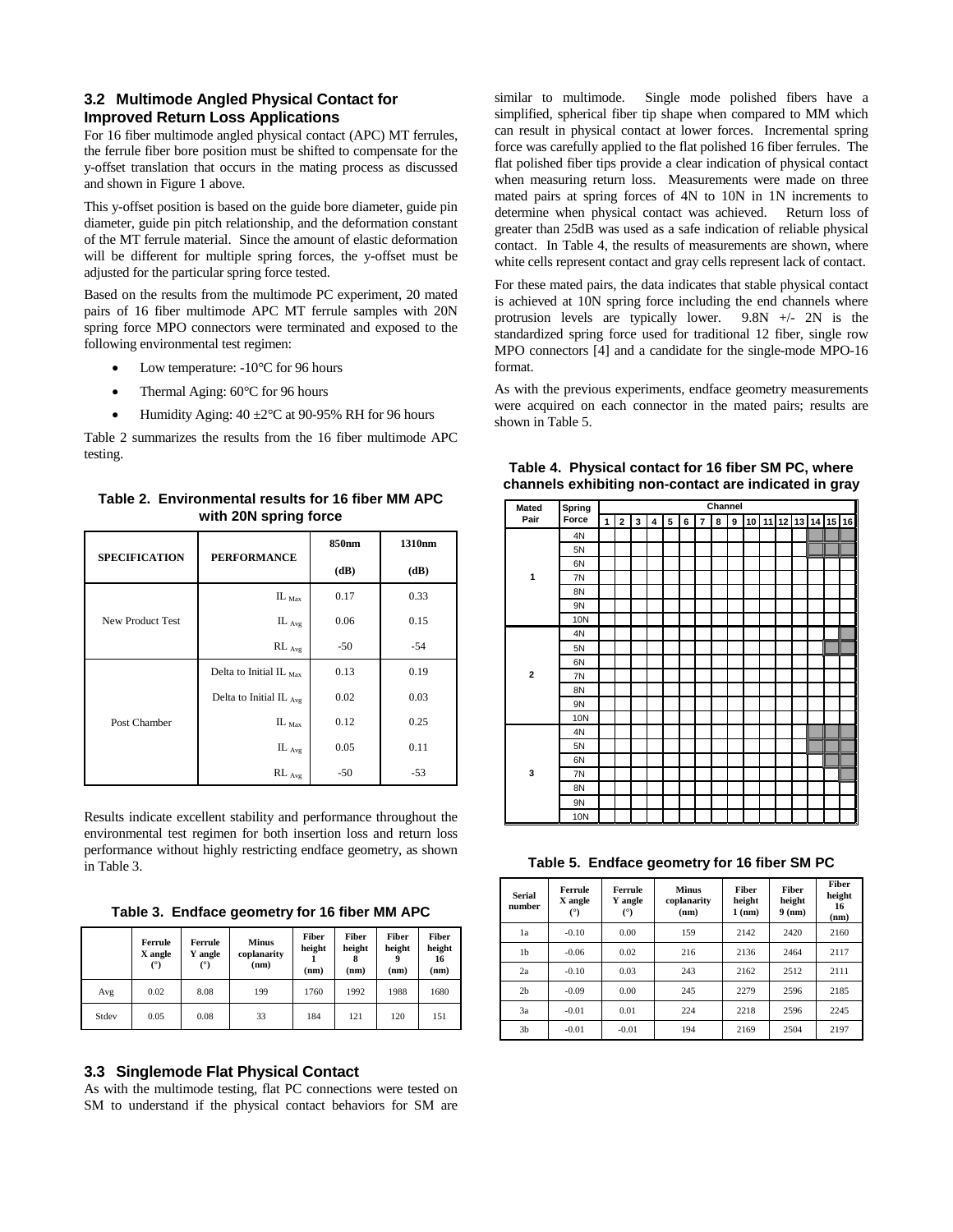#### **3.4 Singlemode Angled Physical Contact**

Following the successful results with the 16 fiber multimode APC MT ferrules with 20N MPO spring forces and validation of SM PC at 10N, the next step was to validate the acceptable spring force for 16 fiber SM APC MT ferrules. Within the International Electrotechnical Commission (IEC), discussion continues on this topic as multiple manufacturers produce and test various MT ferrule Y fiber hole position offsets with spring forces in order to identify the appropriate force for SM APC. Singlemode APC ferrules are more sensitive to the changes in spring force due to the smaller core size. If the y-offset is not correctly matched to the chosen spring force, the fiber cores can slip past each other, exhibiting significantly higher insertion losses. Figure 4 shows insertion loss data measured at 1310nm and 1550nm compared to the theoretical ratio assuming the insertion loss is due to only transverse fiber core offset. The data all falls within  $+/-0.1$  dB of the line and supports the premise that the fibers have physical contact at 10N.



**Figure 4. 16 fiber SM 1310nm vs 1550nm insertion loss results with 10N spring force**

#### **4. Conclusions**

Experiments were completed to quantify spring force requirements to achieve physical contact for multimode and singlemode 16 fiber MT ferrules with typical polished endface geometry. Results indicate that 16 fiber multimode ferrules may require more than 10N to achieve physical contact. The standardized, 20N spring force was used to produce acceptable performance for both flat and APC multimode ferrules. APC 16 fiber ferrules resulted in stable performance for applications requiring return loss >50dB. Singlemode flat polished 16 fiber MT assemblies obtained clear physical contact at below the standardized spring force for 12F MPO connectors. This study indicates that the ultimate standardized spring force for low-loss, singlemode APC MT-16 applications could be harmonized to the 9.8N nominal force. Future work will require defining endface geometry limits necessary for physical contact at any standardized connector forces.

#### **5. References**

- [1] Telecommunications Industry Association, Fiber Optic Connector Intermateability Standard- Type MPO-16, TIA-604- 18, 2015 edition, 18 (November 23, 2015).
- [2] M. Gurreri, J. Kevern, M. Kadar-Kallen, L. Costagna, D. Childers, and M. Hughes, "Multi-Fiber, MT Ferrule Endface Fiber Tip Displacement Model for Physical Contact Interconnects," *National Fiber Optic Engineers Conference / Optical Society of America*, (2007).
- [3] A. R[. Zakharian](https://ieeexplore.ieee.org/author/37063565300) , E. B. Marin , C. Fiebig, H. V. Tran, L. Hepburn, and [A. Kobyakov,](https://ieeexplore.ieee.org/author/37294480900) "Predicting Insertion loss in Multi-fiber Multimode Connectors" *[2015 European](https://ieeexplore.ieee.org/xpl/conhome/7318283/proceeding)  [Conference on Optical Communication](https://ieeexplore.ieee.org/xpl/conhome/7318283/proceeding)*, IEEE Xplore, (December 03, 2015).
- [4] Telecommunications Industry Association, Fiber Optic Connector Intermateability Standard-Type MPO, TIA-604-5- F (March, 2019).
- [5] T. Satake, M. Hughes, S. Lutz, D. Childers, D. Schoellner, E. Childers, and L. Hefner. "Low-Loss Intermateability of APC-MPO Connectors between Different Material Plugs: Statistical and Experimental Study," *59th International Cable Connectivity Symposium*, (2010).
- [6] M. Kihara and M. Yasin, ed. *Optical Performance Analysis of Single-Mode Fiber Connections, Optical Fiber Communications and Devices*, (2012).

### **6. Authors**



Sharon Lutz has 18 years of experience in fiber optic interconnects with US Conec and is currently the Product Manager over precision optical components. Sharon has served as a technical expert for various industry standards including IEC, IEEE, and TIA. She is currently an active member within IEC and serves as convenor of the IEC SC 86B WG6 for the development of fiber optic connector standards. Sharon received her Bachelors of Science degree in Mechanical Engineering from the University of North Carolina at Charlotte in 2004 and her Master of Business Administration from Wake Forest University in 2019.